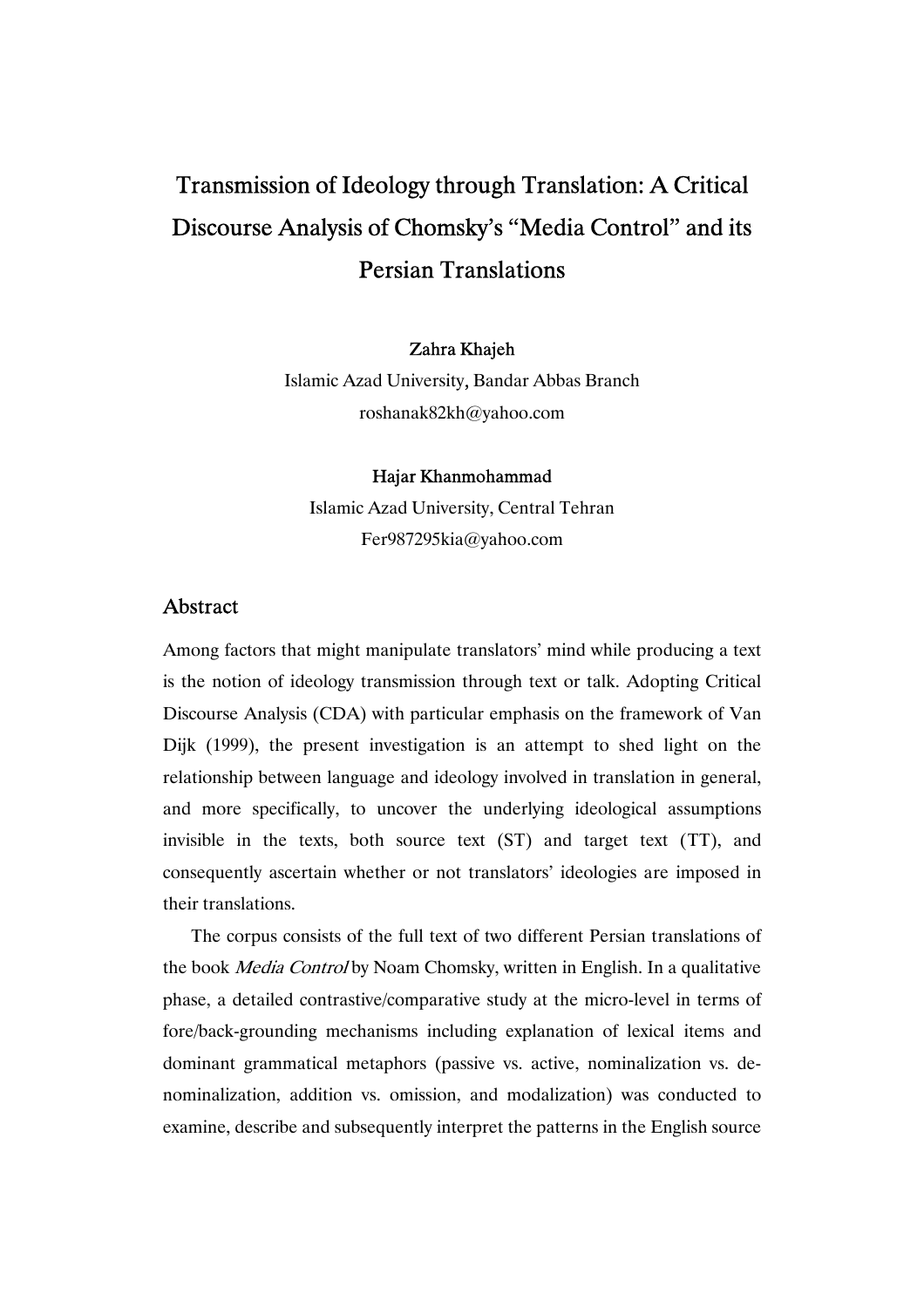text and its Persian translated versions. In order to make the research data interpretations as objective as possible, having computed frequencies of ideologically significant instances, and percentages, Chi-square formula was applied to find out any difference between proportions of information extracted from the target text concerning their fore/back-grounding and their positions against the source text as well as to test the research null hypothesis, which was consequently rejected.

The findings reveal that there are significant changes made by the two translators, either intentionally or unintentionally, in their selection of lexical items and syntactic structures in comparison to those in the source text. The findings of the study also show that many distortions or transformations between the original and the two translated versions were not only arbitrary, but also ideologically encoded in the texts, with specific purposes and functions. Keywords: critical discourse analysis, ideology, power, fore/back-grounding, discursive practice, micro/macro structure, domestication, foreignization, grammatical metaphors, lexicalization

# 1. Introduction

A thorough study of the history of translation uncovers that, translation, over centuries always, as a meeting point of different cultures and civilizations has been dynamically involving with an introduction of various perspectives on the path of enlightening and awakening nations around the world. It indicates that translation, in fact, cannot be considered as an isolated and solitary mode of writing. According to Hatim & Mason (1997), translation is "an act of communication" permanently dealing with at least two different languages along with a broad network of elements including cultural, historical, political and ideological differences. Furthermore, language is the most significant feature of human beings, regarded as an integrated part of meaning, on the one hand, and closely related to thought, on the other hand. In fact, language is commonly used to tell the truth (Cook, 2003), nevertheless, it should not be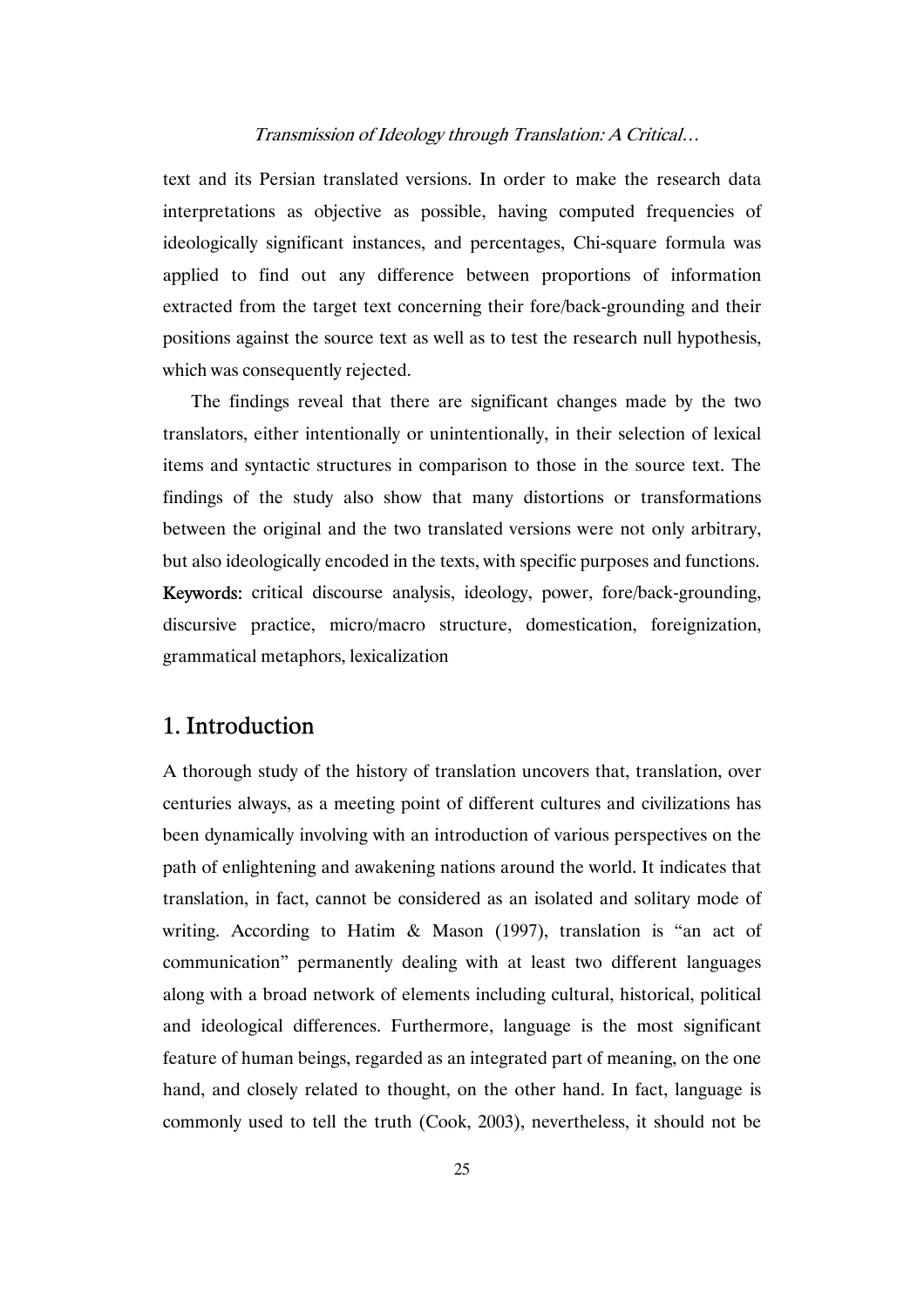neglected that sometimes, it is also served to distort realities, in the way to socially construct people's worldview; to convince them to take a particular position towards the false facts through manipulating their feelings, ideas, beliefs and thoughts.

Since translation students always read texts in a traditional way, that is, trying to comprehend it in an uncritical manner, this inquiry is a step allowing translation practitioners or students to identify and hence focus on particular linguistic features of texts (here political texts), which usually act as the potential sources of misleading for novice translators. Therefore, this article applies the framework of Critical Discourse Analysis in a comparative study of three corpora including one single politically slanted English book (ST) and its two corresponding Persian translations. This study is expected to provide the readers with a deep insight as well as a conducive translation pattern to explore why a specific word, phrase or structure is chosen rather than the other possible; generally speaking, it will show that any linguistic choices that are made in a text, can carry out ideological meanings as well. As such, the present study will enable the translation students to identify how language is actually used in specific communicative situations; in other words, they will understand the ways such invoking ideological structures are expressed and function through linguistic elements in that particular text.

# What Critical Discourse Analysis is about?

Basically, Critical Discourse Analysis (CDA) is the main branch of discourse analysis, which can be used both as a theory and as a method in social scientific research. It is considered as one of the privileged interdisciplinary studies in which linguistic and cultural-ideological approaches to translation can be fitted. Of course, CDA, in order to carry out its primary activity of tracing the dialectic relationship between text and process, takes a radically different standpoint first and foremost giving much account of sociological variables such as ideology, power, hierarchy and gender seen as mainly effective elements for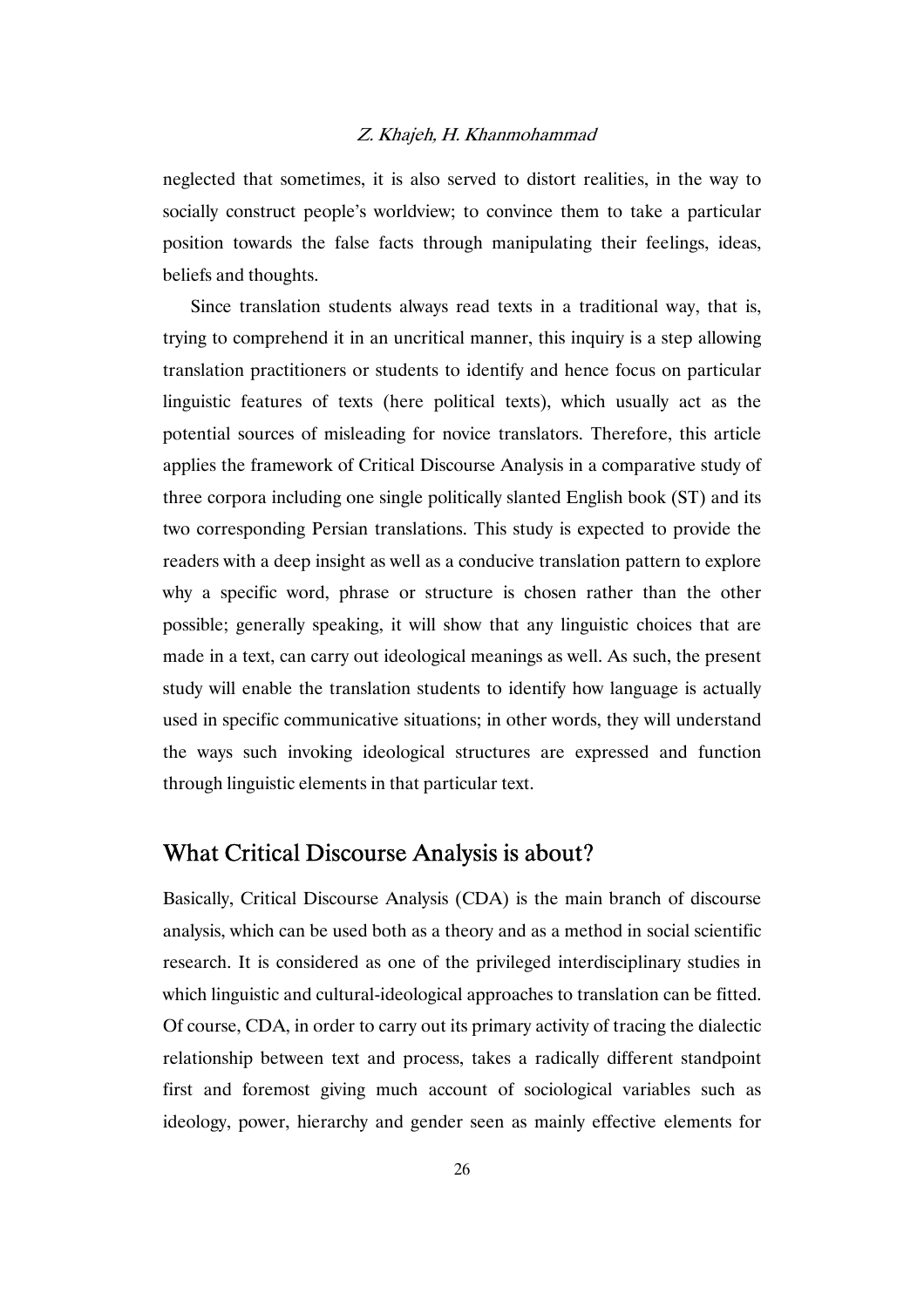interpretation or production of a text. In other words, in such a context, focus is not only put on the text, rather in its relation to different kinds of societal impulses and structures. Therefore it can be said that CDA is a highly context bound approach by and large taking democratic and ethical stance over social issues.

Fairclough (1991) who has made a great contribution to the establishment of CDA as a direction of research, maintains that the text does not convey meaning through linguistic features but it is generated and realized by its discursive formations reflecting certain ideologies or given ways of controlling and manipulating power relations. Taken in broad sense, similarly, van Dijk (1988, chap. 1), in his approach, developed a range of CDA and explained that "Critical Discourse Analysis is a type of discourse analytical research that primarily studies the way social power abuse, dominance and inequality are enacted, reproduced and resisted by text and talk in the social and political context". His analytical method, suggests two levels of analysis: a) microstructure: analysis of the text in terms of syntax (grammar) and lexis (vocabulary) and  $b$ ) macro-structure: analysis and description of rhetorical organization of various texts. By the same token, in this paradigm the function of underlying involvement of actors such as their agency or responsibility are manifested using grammatical variations in terms of foregrounding and backgrounding mechanisms; for example in a news report on a demonstration, the choice between different syntactic structures like passive and active voice is a decision to foreground or background specific event.

### The Position of Power

One of the major themes of Critical Discourse Analysis is the study of power existing in discourse (text or talk) or the power relations. It can be expressed that ideology and power are two interdependent and closely relative notions, which are very much linked to the language. CDA holds that, those members of less powerful groups who are most often influenced by discourse have the more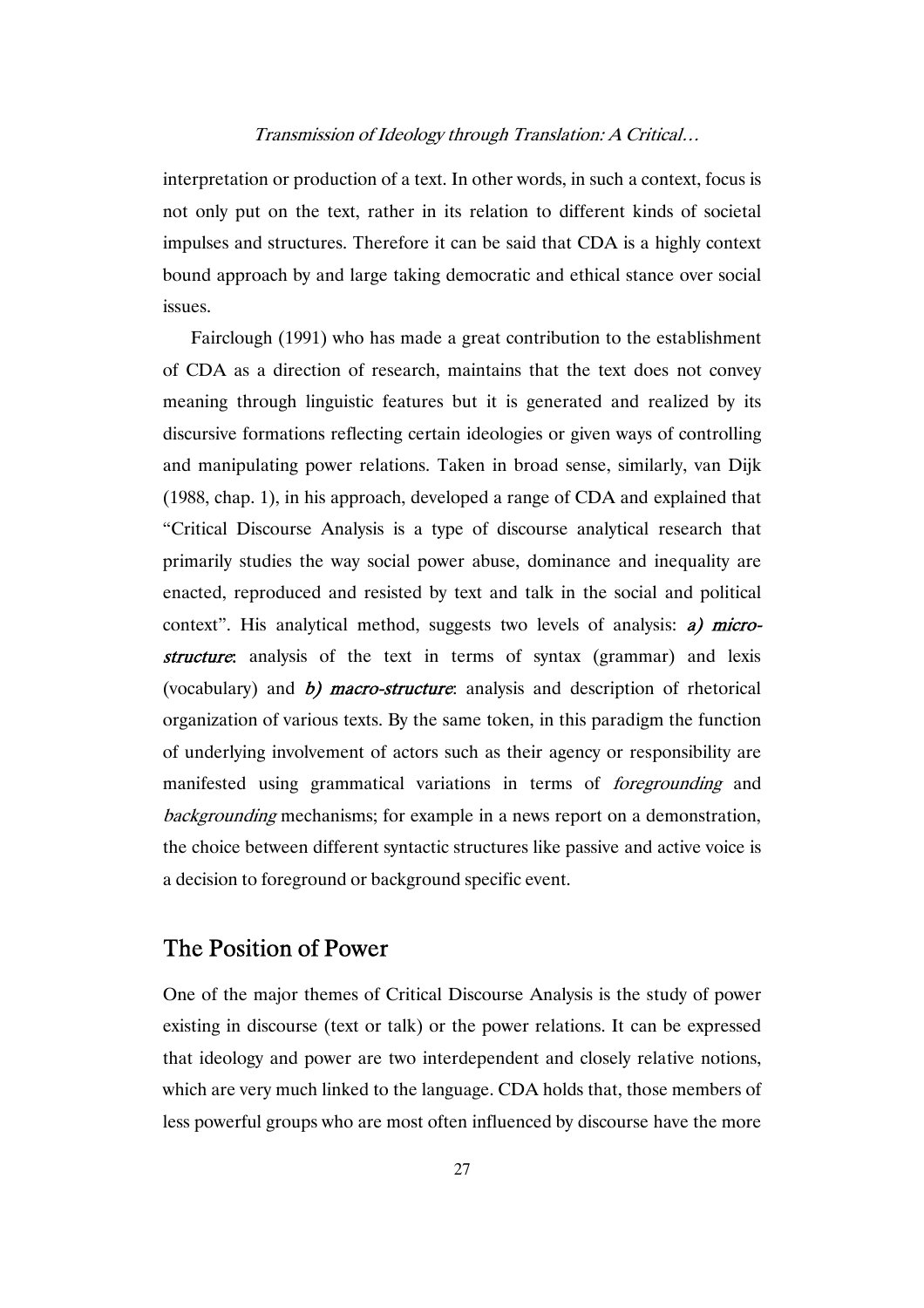chances to get manipulated easily in the interest of dominant groups. Consequently it can be assumed that "more powerful actors have the more means and resource to influence the actions and minds of the less powerful" (van Dijk, 1988). He, described educational settings as an example, where the participants are unequal, the authoritative, trustworthy or credible sources like teachers and professors due to their access to the knowledge take the control of particular type of discourse like scholarly discourses over their students. In more critical situations, lawyers, judges and police officers based on their deep knowledge and information integrated in laws, rules, regulations and norms can get a direct answer or even confession from a suspect accordingly.

# Language as Ideology

Within the framework of a new, long-term, multidisciplinary project on the complex relationship between discourse and ideology, in his most comprehensive study, van Dijk (1999) identified a conceptual triangle of society, discourse and social cognition, in which ideology constituted by critical discourse analysis plays a prominent role in creating the common social cognitions accepted by social groups, organizations or institutions. In this sense, ideologies have both a *cognitive* dimension that deal with fundamental mental objects such as ideas, thoughts, beliefs, judgments, values, knowledge, understanding and perception, and a *social* facet, which, in a large view, involves other social groups such as professionals (journalists, professors), action groups (anti-racists, environmentalists, Pro-Life anti-abortionists, etc.). According to his ideological notion, to find the ways ideologies are actually created, manipulated, imposed, legitimated, confirmed, and even finally made known the way they are enacted in a society, a close investigation is required through their discursive manifestations in text and talk.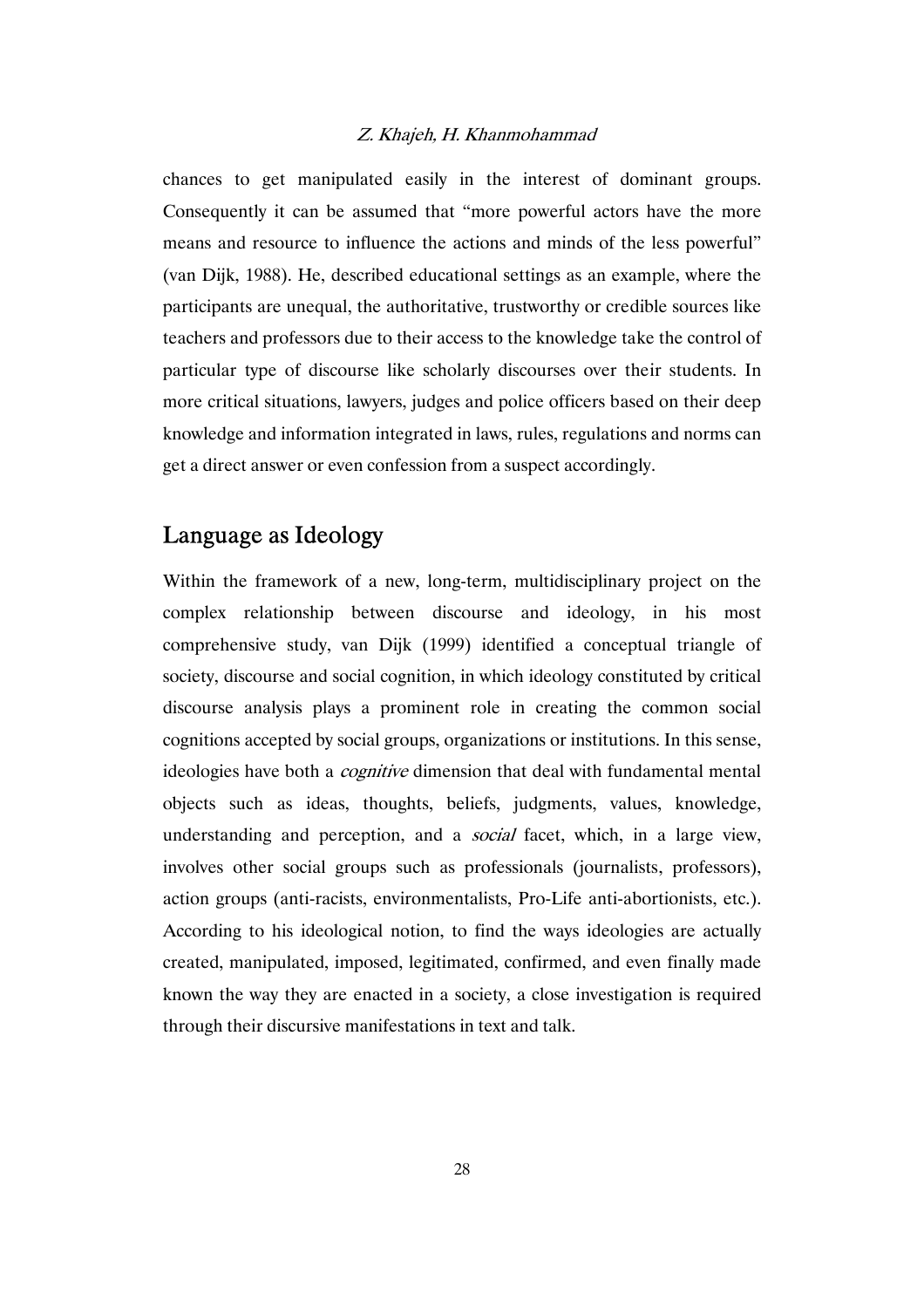# CDA and Ideology in Translation

Based on a number of investigations carried out, the effects of the notions such as ideology, power, dominance, hierarchy and gender were all seen as relevant to the production of meaning and interpretation in translation processes. From modern translation studies' view point under two major influencing schools of post-culturalism and functionalism, any translation is a product resulted not from the linguistic surface of the source text (ST), but according to the target language norms and conventions, the source language text is retextualized by the translator (Karoubi, 2005). Likewise, Hatim and Mason (1997) proposed that, translating not only has never been a neutral activity as appeared, but also undeniably the political in terms of either activity or product. In Niranjana's (1991) words the translator has to constantly bear in mind the so-called gap existing between the source and the target culture with the aim of exploring the awareness of asymmetry as well as historicity made repressed or absent in several kinds of writings by different techniques (cited in Hatim & Munday, 2004, p. 210). Alternatively, Lefever in 1992 has made the key notes on ideology in terms of translation in which a network of forms, conventions and beliefs are to shape the translators' actions. Eventually, he brought an end to his statements on the interaction between poetics and ideology as well as translation as the following: "on every level of the translation process, it can be shown that, if linguistic considerations enter into conflict with considerations of an ideological and/or poetological nature, the latter tends to win out" (Munday, 2004, p. 130). Venuti (1997), with regard to translation, distinguished two types of translating strategy: a) *domestication* and *b*) *foreignization* meaning that whether to leave the writer in peace, and to drag the reader towards him or to leave the reader alone as much as possible and push the author close to him. Venuti also defines "domestication" and "foreignization" as two relative terms basically loaded with ideological stances, as when making the text recognizable and familiar to the reader in target culture by domesticating method, or when through a foreignizing technique, under ideology and pressure of ST, translator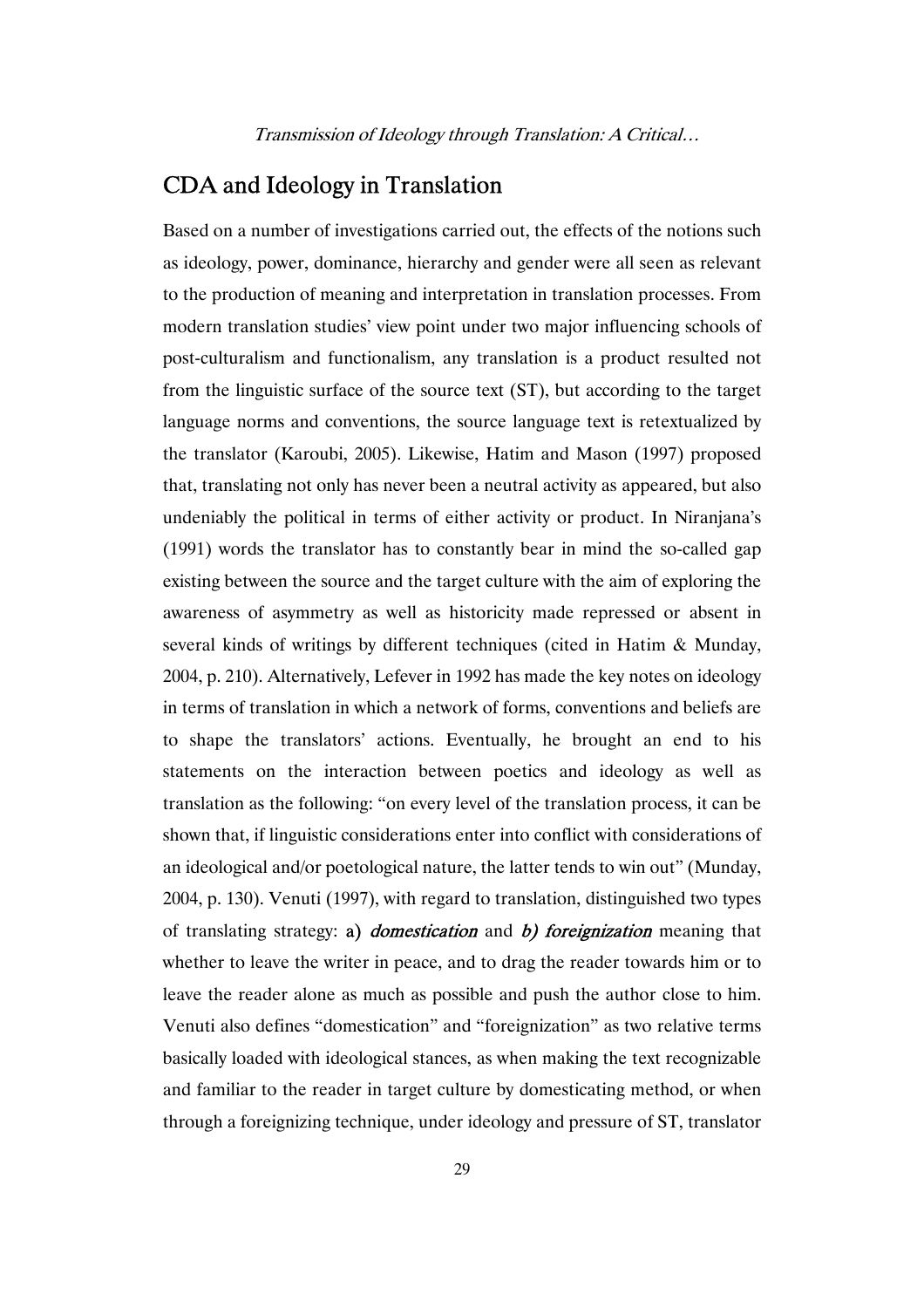disturbs the cultural codes prevailing in TT in the way to take the target reader over to the unknown world of the author.

# 2. Objectives of the Study

Based on CDA approach as a support theory with a particular emphasis on fore/backgrounding mechanisms, the main aim of this study was to investigate and examine the extent to which specific socio-cultural and ideological constraints influence the translators' strategies in providing the finished product. Ultimately, the present study primarily attempted to uncover the underlying ideological assumptions hidden in the texts, both source text (ST) and target text (TT), consequently to ascertain whether the translators' ideologies were imposed on their respective translations; that is to say to identify where translators according to their own ideological principles adopted different strategies from what the author had applied in the text resulting in significant changes in the target text production.

### Research Questions

Following the problem mentioned above, the researcher frames her objective into three questions:

1. Do particular socio-cultural and ideological constraints of the translator affect the translation of the political discourse?

2. How hidden underlying ideological structures can be represented in English and Persian discourses particularly in political texts?

3. What are the potential strategies and procedures on using fore/back grounding mechanisms when translating from English into Persian?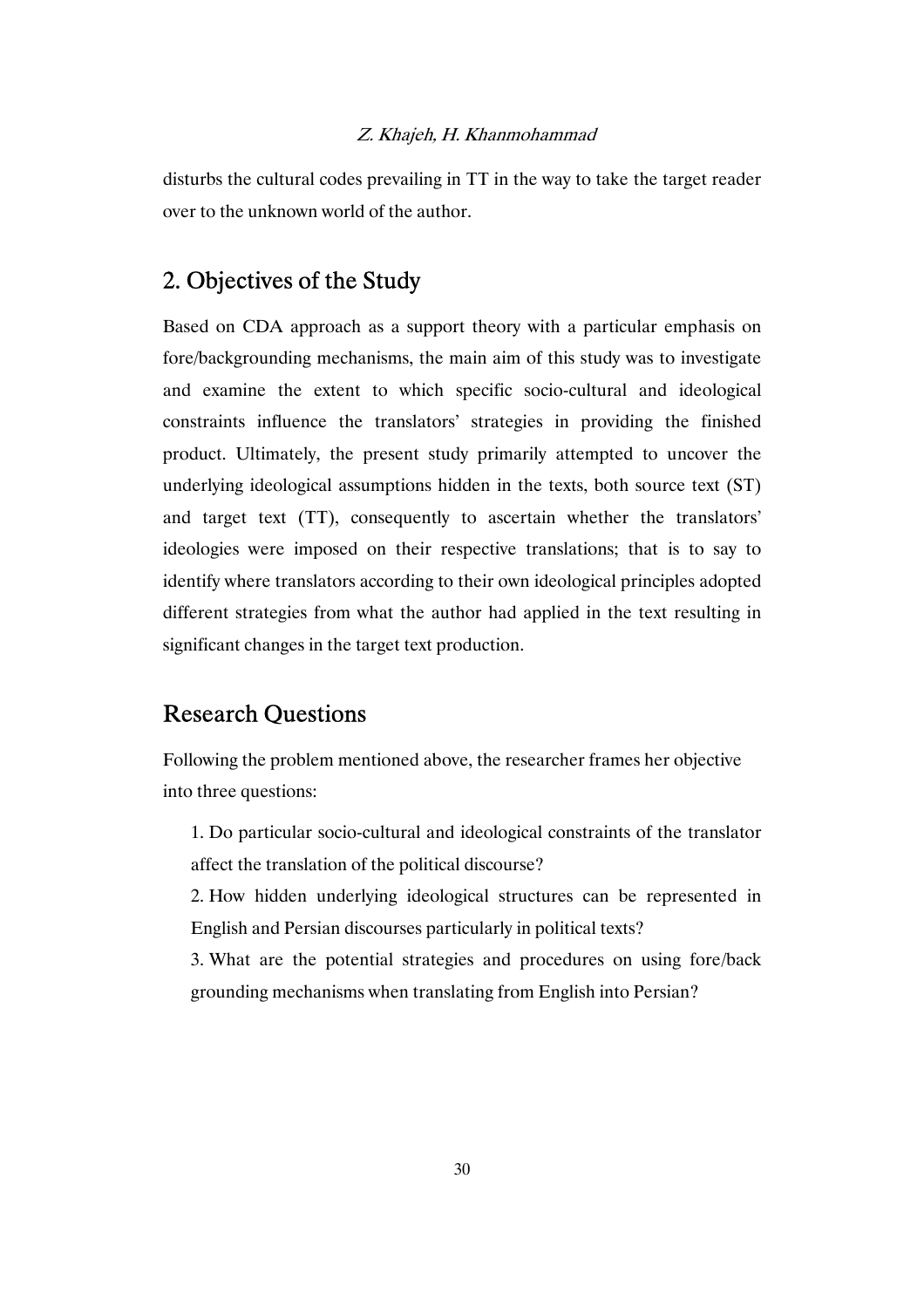# 3. Method

### Materials and Procedures

In pursuing the above-mentioned objectives, an illustrative corpus of the two full-text Persian translations of one single politically sensitive book titled Media Control written by Noam Chomsky in English was selected. Therefore, the materials used in this study were divided into three groups: (1) an English source text i.e. *Media Control* (2002) by Noam Chomsky, (2) one Persian translated text i.e. "**ها رسانه كنترل**) "1383/2004 (by Dr. Ziā Xosrowshāhi, and (3) the same text translated into Persian i.e. "**هـا رسانه حاكميت***)* "1385/2007 (by Sa'id Sāri Aslāni.

Within CDA theory, having adopted the framework of van Dijk (1999) as a basis for data analysis, the content of all three texts was individually examined at micro-level of analysis. It would, therefore, include the revelation of a generalized conception of fore/backgrounding mechanisms which dealt with the following items:

**Lexicalization:** It focuses on the use of biased words, certain concepts or ideologically-laden terms

• Dominant syntactic choices or grammatical metaphors: A powerful ideological tool which consists of various strategies as a response to possible interlingual translation problems such as: passivization, nominalization, modalization, and addition/omission

In the qualitative phase of the investigation, through a careful sentence-bysentence comparative/contrastive reading of the source full- text and its translations, a number of evidences of underlying ideological structures represented in English ST as well as various instances of fore/back-groundings applied as translation solutions and strategies by the two Persian translators were discovered in TTs. As a result, to increase the reliability of the conclusions and hence, to make the research data interpretations as objective as possible,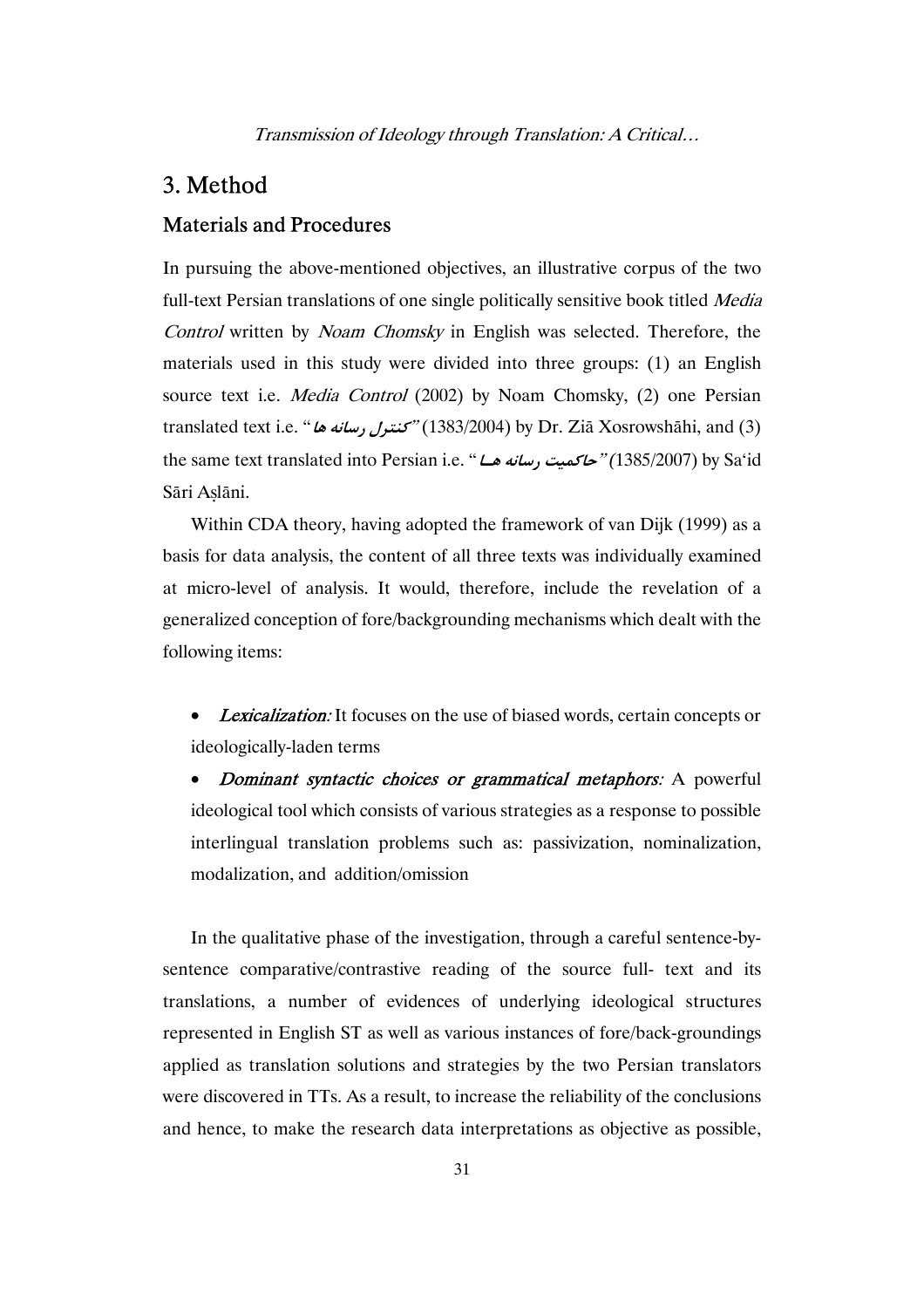having computed frequencies, recurring patterns of ideologically significant instances, and percentages, Chi-Square formula was used to systematically find out what proportions of the information extracted from the two translated texts were noticeably foregrounded or backgrounded against the source text.

### 4. Results

### General Observations on Discursive Structures behind the ST

Before interpreting the data found in the present study, it is necessary to take a brief look at basic statistical facts about patterns of occurrence of discursive structures in the ST summarized in a table. Table 1, in general, brings forth a handful of meaningful information about the English version of the material under study. As shown, Item No. 1 indicates the degree of ideologically implicated words in the source text including 800 Items (19.25 %), moreover, Item No. 2, remarks that about 167 sentences of the ST amounting to 24.6 % have been written in passive voice rather than the active one. However, the frequency of the use of nominalization by the writer measures 311 (45.7%), while Item No. 4 presents the tendency of the writer to apply the modal auxiliary verbs which number 207 (30.4%).

| No | Discursive structures | Frequency in ST | Percentage in ST |
|----|-----------------------|-----------------|------------------|
|    | Lexicalization        | 800             | 19.25            |
|    | Passivization         | 167             | 24.6             |
|    | Nominalization        | 311             | 45.7             |
|    | Modalization          | 207             | 30.4             |

Table 1

Basic descriptive statistics about patterns of occurrence of discursive

structures in the ST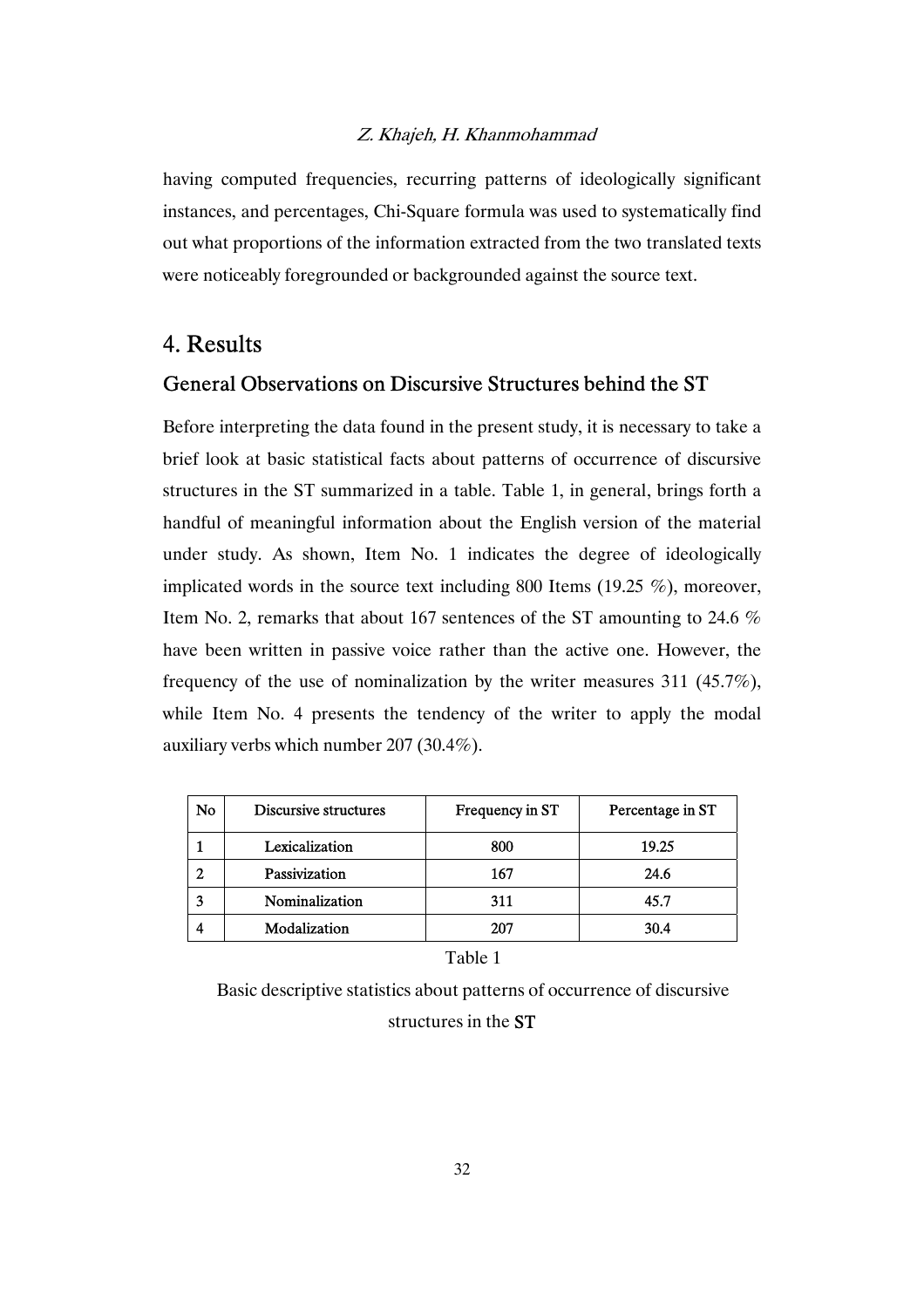As already indicated, ideological constructions are connected to subconscious assumptions the text producers encode either intentionally or unintentionally encoded in the text they create.

# Instances of back/foregrounding as Ideological Translation Strategies in TT1 and TT2

Findings of this study revealed that, the two translators almost always took different strategies in translating certain ideologically-laden terms and concepts or a series of grammatical structures in comparison with the original text. For example, shifting the voice of the writer in some cases from active to passive and vice versa, replacing source text nominalizations with Persian verb phrases and vice versa, and adding or deleting some information throughout both target texts. (Table 2)

| N <sub>0</sub> | <b>Translation strategy</b> | TT1  |      | TT <sub>2</sub> |       |
|----------------|-----------------------------|------|------|-----------------|-------|
|                |                             | fr.  | per. | fr.             | per.  |
| 1              | Lexicalization              | 1372 | 8.8  | 1458            | 12.36 |
| $\mathbf 2$    | Passivization               | 162  | 25.9 | 209             | 33.8  |
| 3              | Nominalization              | 344  | 55.1 | 484             | 78.3  |
| 4              | Deletion                    | 18   | 2.8  | 7               | 1.1   |
| 5              | Addition/expansion          | 133  | 21.5 | 25              | 4.04  |
| 6              | Modalization                | 163  | 26.3 | 137             | 21.9  |

#### Table 2

Comparative translational solutions in TT1 and TT2

With the data on frequencies available, at the final stage, Chi-Square  $(\chi^2)$ was applied in order to make the research data interpretations as objective as possible. This provides a way to find out what proportions of the information extracted from the two translated texts were noticeably foregrounded or backgrounded against the source text.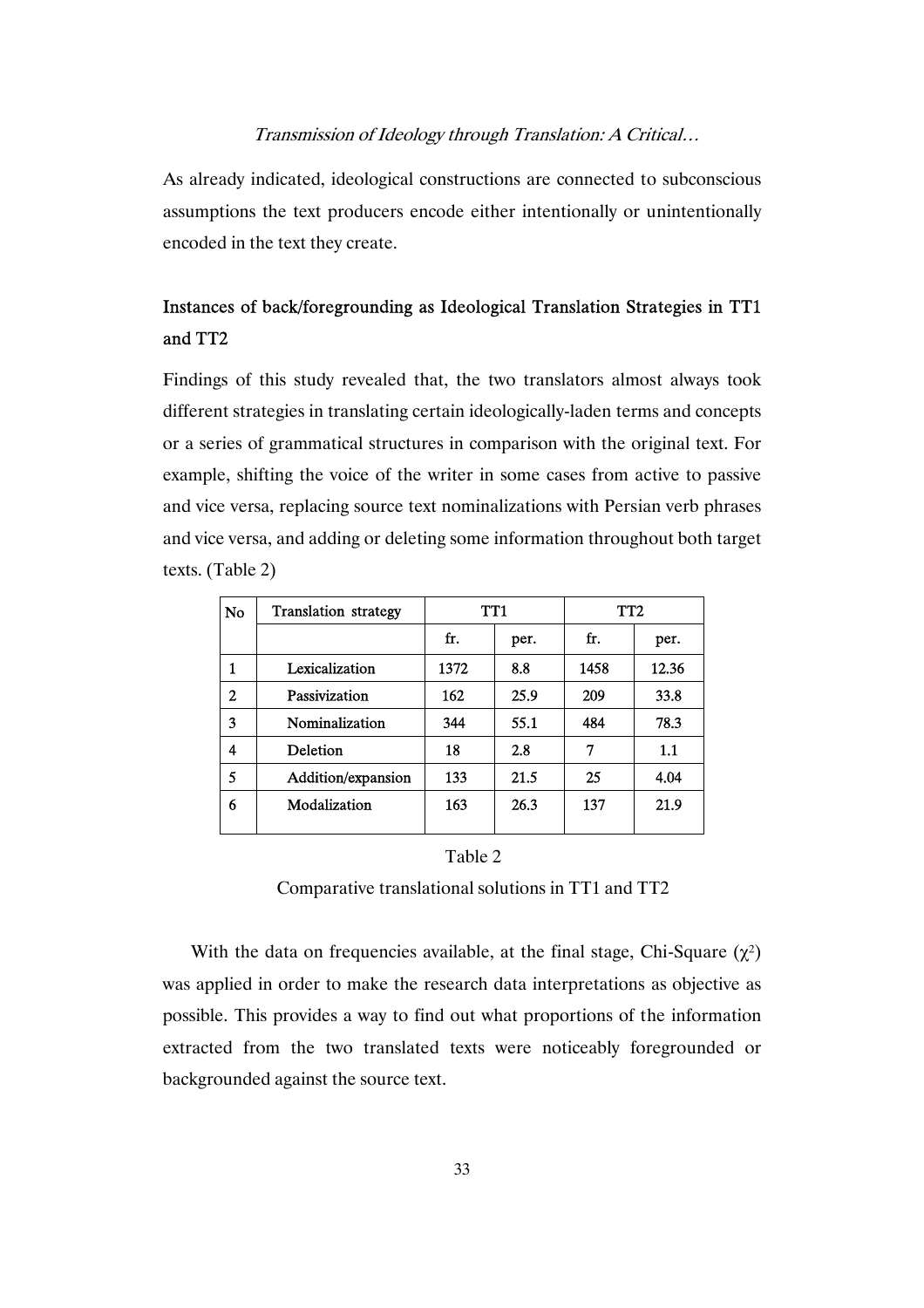|  | Z. Khajeh, H. Khanmohammad |
|--|----------------------------|
|--|----------------------------|

| Items           | TT1f | TT2f | <b>TT1-TT2</b> | $(TT1-TT2)^2$ | (TT1-TT2) <sup>2</sup> /TT2 |
|-----------------|------|------|----------------|---------------|-----------------------------|
| Lexicalization  | 1372 | 1458 | -86            | 7396          | 5.07                        |
| Passivization   | 162  | 209  | $-40$          | 1600          | 7.6                         |
| Modalization    | 163  | 137  | 26             | 676           | 4.9                         |
| Nominalization  | 344  | 484  | -140           | 19600         | 40.49                       |
| Deletion        | 18   | 7    | 11             | 121           | 17.28                       |
| <b>Addition</b> | 133  | 25   | 108            | 11664         | 466.56                      |

Table 3

Statistical test of nominal data- difference between foregrounding and backgrounding in TT1 and TT2

### $χ² = Σ (TT1f - TT2f)²/E = 541.9$

For the present study based on the number of different types of translation solutions observed, the d.f. was: 6-1=5.

According to table of Chi-square, the critical value of  $\chi^2$  with 5 d.f. was 11.07 for the 0.05 level and 15.08 for the 0.01 level. The result (541.9) calculated via the formula shown above, allows us to reject any null hypothesis, if chosen. Therefore with fairly confidence it can be expressed that there is a relationship between socio-cultural and ideological constraints of the translator and the potential translation strategies s/he adopts while reproducing the text.

For more clarification, in the following the most significant instances of versions of both ST and TTs are briefly presented, below:

### **Lexicalization**

The lexical choices made by both translators were classified into three categories by their types as following:

• Lexical variations: Ideologically valued words like (war, propaganda, freedom, peace, democracy, revolution, totalitarian state, state power) are repeated 800 times throughout the source text (see table 1), while their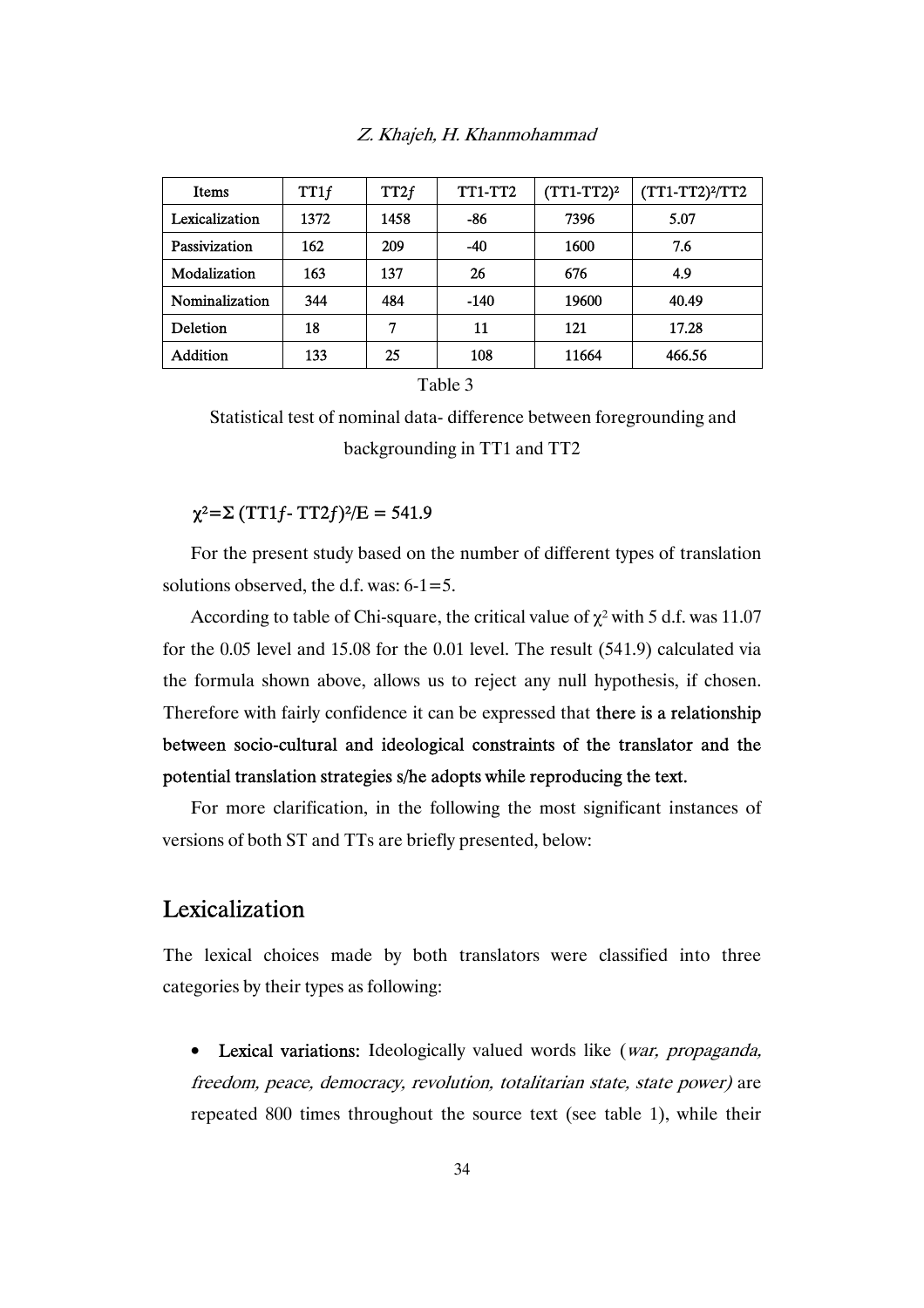frequencies in TT1 (Xosrowshāhi) and TT2 (Aṣlāni) are 1372 and 1458 times respectively. This degree of recurrence of ideological lexical items in TT2 portrays one type of foregrounding system in which the target text readers are intentionally provided with a specific point of view, in that a more powerful discourse as well as a radical political situation is reinforced than what the source text intended.

• Over-lexicalization: In contrast to the first translator Xosrowshāhi (TT1), the choices made by the second translator, Aṣlāni (TT2), in referring to the same political terms, were rather more complex, negative and even ideologically meaningful. This simply has been an effort to create a strong and heavy sense of persuasively political or ideological impact on the readers' opinions. A few examples are presented in table 4.

| SТ                    | TT1                    | TT2                 |  |
|-----------------------|------------------------|---------------------|--|
|                       |                        |                     |  |
| Pacifistic            | آرامش طلب              | جنگ ستيز            |  |
| Propaganda            | تىلىغات                | هیاهوی سیاسی        |  |
| Democracy             | دموکراسی               | مردم سالاري         |  |
| <b>Sanctions</b>      | تحريم ها               | مجازات های اقتصادی  |  |
| <b>Mass murderers</b> | کشتارهای جمعی          | حاكميت جلادان آدمكش |  |
| <b>Bad strikers</b>   | اعتصاب كنندگان بدكردار | اعتصاب كنندگان شرور |  |
| Control               | كنترل                  | حاكمت               |  |

Table 4 Top seven over-lexicalized terms

• Inconsistent use of lexical equivalents: a number of words with heavy connotative values have not been translated consistently, though the original was noticeably referring to the same concept throughout. Chomsky's reference to "bewildered herd" has been translated variously in 25, 20, .13,p" (**گله سردرگم**" ,(.18p" (**رمه وحشي**" ,(.14p " (**گله وحشي**" as 1TT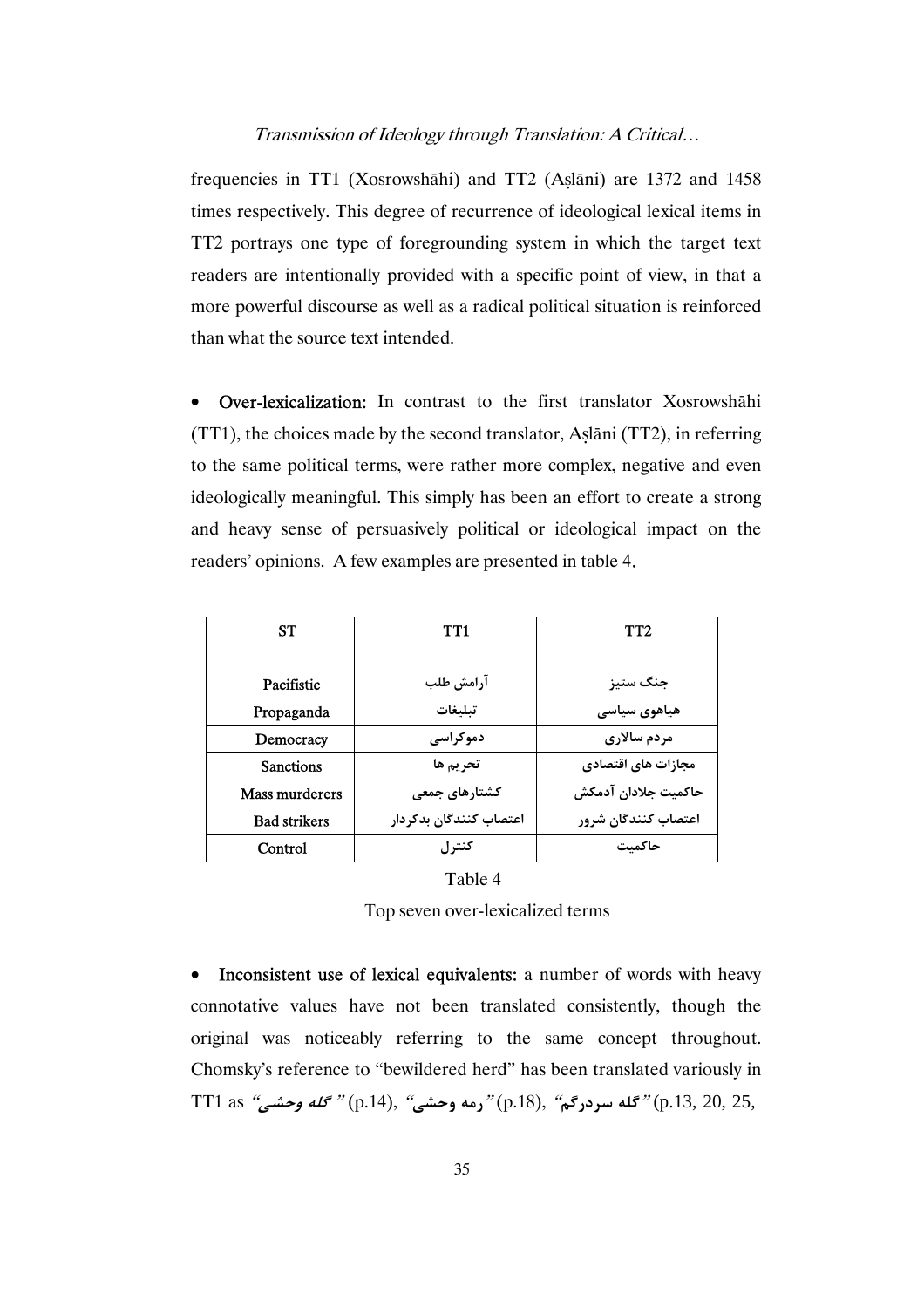the On .)25 .17,p" (**جامعه گوسفند صفت**" and) .45p" (**رمه هاي سردرگم**" ,(44 31, other hand, in TT2, three different equivalents were offered by the translator for the term "propaganda" as "**سياسي هياهوي**) *"*p. 5, 6, 8, 15, 40, .(31 9, .7,p" (**تبليغات**" ,(.18p" (**هياهوي تبليغاتي**" ,(50 48, 44, 42,

After all, non-systematic applications of two opposite strategies (domestication vs. foreignization) in rendition of lexical items in Aṣlāni's translation were worthwhile to note. For reference the reader is presented to some examples in Table 5.

| <b>ST</b>                      | TT1                   | TT <sub>2</sub>      |  |
|--------------------------------|-----------------------|----------------------|--|
| Democracy                      | دموکراسی              | مردم سالاري          |  |
| Dictatorial goon               | ديكتاتور بزرگ         | آدمكش مستبد          |  |
| Control                        | كنترل                 | اعمال نظارت          |  |
| <b>Ideological assumptions</b> | ايدئولوژيكي فرضيه هاي | پیش فرضهای عقیدتی    |  |
| Mohawk valley formula          | فرمول موهاک ولی       | صور تبندی دره مهاک   |  |
| San Francisco Examiner         | سانفرانسيسكو اگزامينر | آزمونگر سانفرانسیسکو |  |
| Oligarchy                      | حکومت کوچک            | اوليگارشي            |  |
| Wartime Hysteria               | خواهان جنگ بيمارگونه  | هیستری دوران جنگ     |  |
| Diplomacy                      | ديپلماسى              | ديپلماسى             |  |
| Sadism                         | مردم آزاری            | ساديسم               |  |

Table 5

Top ten inconsistent uses of lexical equivalents

# Dominant syntactic choices

### Passivization

The comparison of passive and active voices in the source and the two target texts did not provide considerable results from ideological point of view. In fact, as tables 1 and 2 show, TT1 comprises of 162 passive structures (25.96%), TT2 includes 209 (33.8%), while in ST 24.6% of the whole text contains passive constructions. The idea is that, both the author and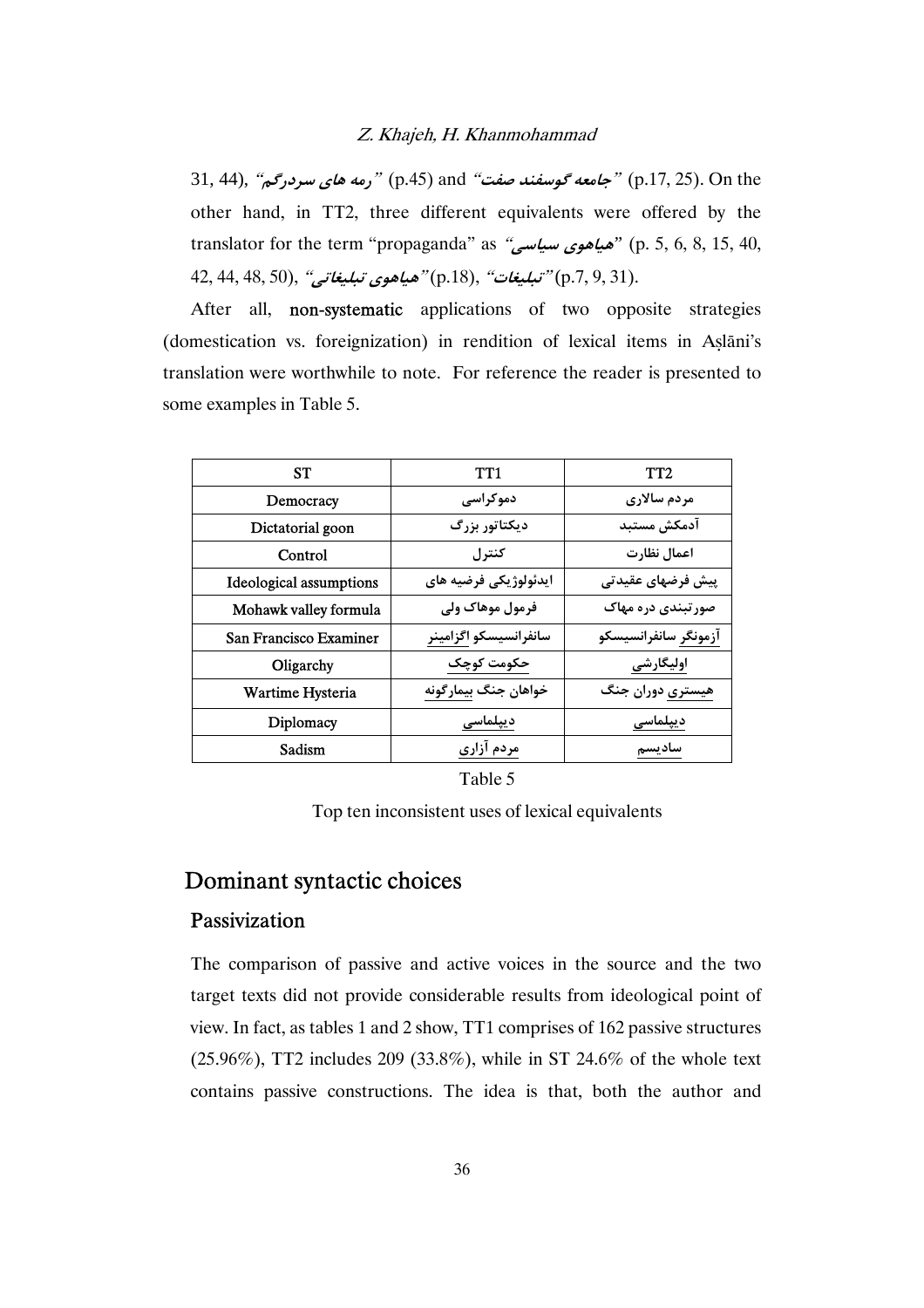translators have followed the same trend to explicitly de-mystifying the causality and responsibility of the U.S. atrocities.

(1)

#### Passive  $\longrightarrow$  Active:

1. They got signed affidavits from 430 of them in which they described under oath, the torture… (p. 36 )

 1TT : **تحت سوگند** 432 **استشهادنامه به امضا مي رسد... (ص**49**.)** 2TT : **چهارصد و سي و دو نفر در آن زندان اسير بودند كه همگي قسم خوردند كه شكنجه شده اند و اقرارنامه را امضا كردند. (ص**38**.)** 

In English and Persian linguistic structures, the choices about the representation of actions, actors and events have to do with the distinction between active and passive voices. Example (1) shows the possible ways in which a *Negative* action can be syntactically expressed in different ways. In TT2 the responsible agent of the action "signing the affidavits" has been made explicit while in TT1 it has been left unclear and unknown as it was in ST.

#### Nominalization

Table 2 indicates that in TT1, 344 (55.1%) nominalized constructions are utilized whereas in TT2 484 items (78.3%) have been changed under nominalization.

(2)

### Nominalization  $\longrightarrow$  verb

There is an unstated premise here. (p.10)

1TT : **در اينجا يك موضوع ثابت شده از قبل وجود دارد كه ذكر نشده است. (ص**15**.)** 2TT : **پيش فرضي ناگفته در اينجا وجود دارد. (ص**12**.**)

Syntactically, verbs tend to convey concrete notions, actions or processes rather than less effective abstract concepts. Although there is only a tendency, but it is quite enough to change readers' first interpretation out of the same issue. Example (2) is one type of nominalization, which is altered into a verbal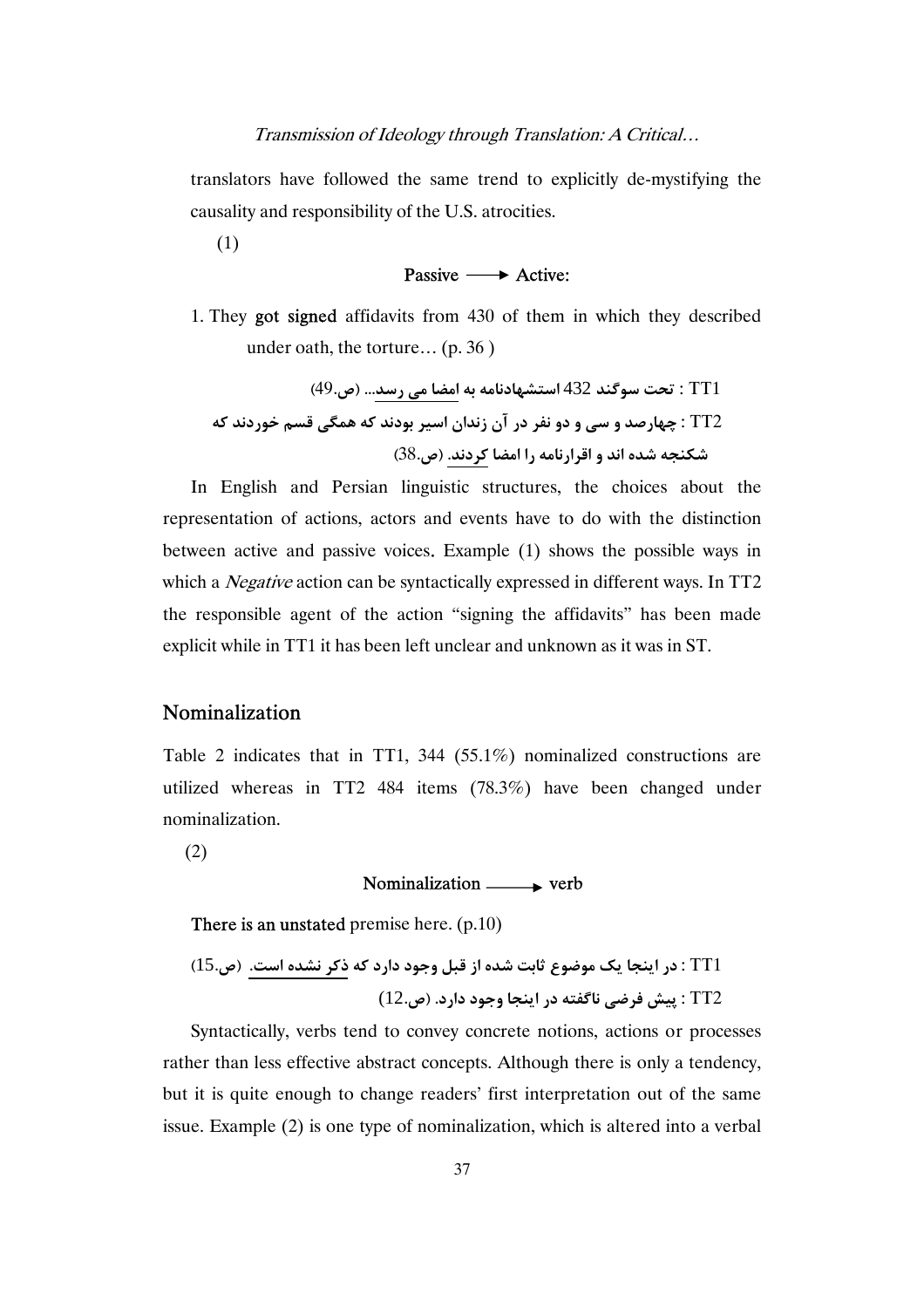version of the action in TT1 to change readers' vision towards a more narrowed and specific event. On the other hand, in TT2, the ST sentence was translated in such a way that, nobody can ever make any guess about the actual involvement of an actor.

#### Modalization

By comparing tables 1 and 2, it was revealed that the number of modal verbs applied in TT1 (163 items) and TT2 (137 items), is less frequently used in the ST (207 items). Whatever the reasons that might lie behind representing modal verbs in the target texts, they were used less in the ST, they can pose different effects on the Persian readers with different cultural and ideological backgrounds.

(3)

 There used to be one that was always readily available: the Russians. You could always defend yourself against the Russians. (p.32)

1TT : **اين دشمنان ديو صفت پيوسته در آستين حاكمان جامعه كمين كـرده بودنـد و هـر زمان كه آنان دلشان مي خواست، آنها را بيرون مي آوردند؛ مثلاً روسـها. شـما مجبـور بوديـد هميشه بر عليه روسها به مقاومت بپردازيد. (ص**44**.)**

2TT : **سابق بر اين يك هيولايي داشتيم كه پيوسته مورد استفاده قرار مي گرفت: روس ها. هميشه مي توانيد در برابر روسها از خود دفاع كنيد.(ص**34**.)**

Here is another difference in syntactic transformation between the ST and TT1 & TT2. The past form of modal auxiliaries *(may-might, can-could, will*would, shall-should) apart from their fairly negative force i.e. not now, indicate a further message as well; in this sense their effects become more tentative and uncertain in meaning (Hodge & Kress, 1993, chap. 7). Example (3) shows that, in TT1, not only could has not been translated with the same force as the original, but also it has been rendered in a way to establish an obligatory, commanding and even decisive function. On the other hand, the past tense of could has been translated with the present tense in TT2 (as underlined).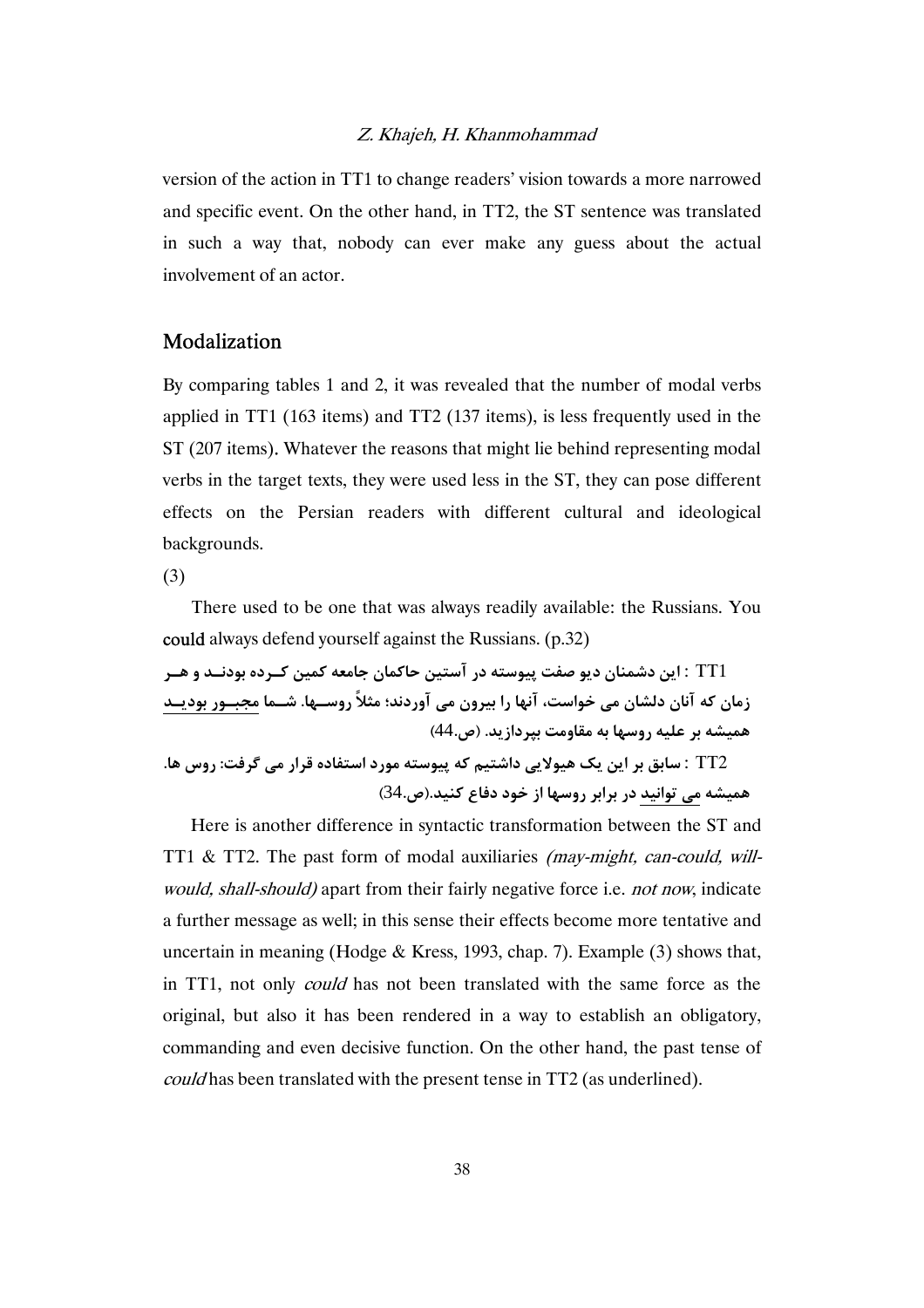#### Addition vs. Deletion

In the analyzed data, It was found that the first translator (TT1), Xosrowshāhi, not only has added much further irrelevant information to his translation amounting to 133 items, but also at times he has simply deleted (about 18) items from words, phrases, sentences. Similarly, Aslāni (TT2) presented his own illustrative comments and interpretations of some specific concepts of the ST by adding about 25 footnotes (in average more than 5-6 lines) in his version while only 7 items were found missing.

(4)

That again is a hall mark of totalitarian culture. It ought to frighten us, that we are so deeply totalitarian that we can be driven to war without any reason being given for it and without anybody noticing Lebanon's request or caring. It's a very striking fact. (p.45)

1TT **: اين اوج نماد نمايش فرهنگ ديكتاتوري و خودكامگي آمريكا و يارانش اسـت. حتمـا**" باید ما را بترسانند که عمیقا" در درون سیاست خود کامگی فرو برویم و جهان را به سمت و سوی **جنگ بكشانيم، بدون اينكه كوچكترين دليلي در اين خصوص ارائه شود و بدون اينكه كـسي بـه خواسته هاي كشور لبنان توجهي كرده باشد. متأسفانه اين است چهـره مـسخ كننـده واقعيـت سياست غرب. (ص**57**.)** 

2TT **: دوباره تكرار مي كنم، اين نمودي از يك فرهنگ استبداد زده است . از اينكه، در چنان عمقي استبداد زده ايم، كه مي توانند بدون ارائه هيچ دليلي ما را به ميـدان جنـگ بفرسـتند، و اينكه هيچ كس به تقاضاها و بيم و هراس كشوري چون لبنان اهميتي ندهد، بايد هـم وحـشتزده شويم. اين واقعيتي تكاندهنده است. (ص**47**.)** 

The first translator, Xosrowshāhi, noticeably appears to be trying to intentionally explicate some persuasive and motivating concepts about the United States. For instance, against the term "totalitarian culture" in the ST which is translated into "**ديكتــاتوري فرهنــگ**" , he has also added another equivalent for that word to TT1 i.e. "**يـارانش <sup>و</sup> آمريكـا خودكامگي**" . What is more, the translator has put more emphasis on his opinion about negative representation of the out-group (the United States and Europe) by adding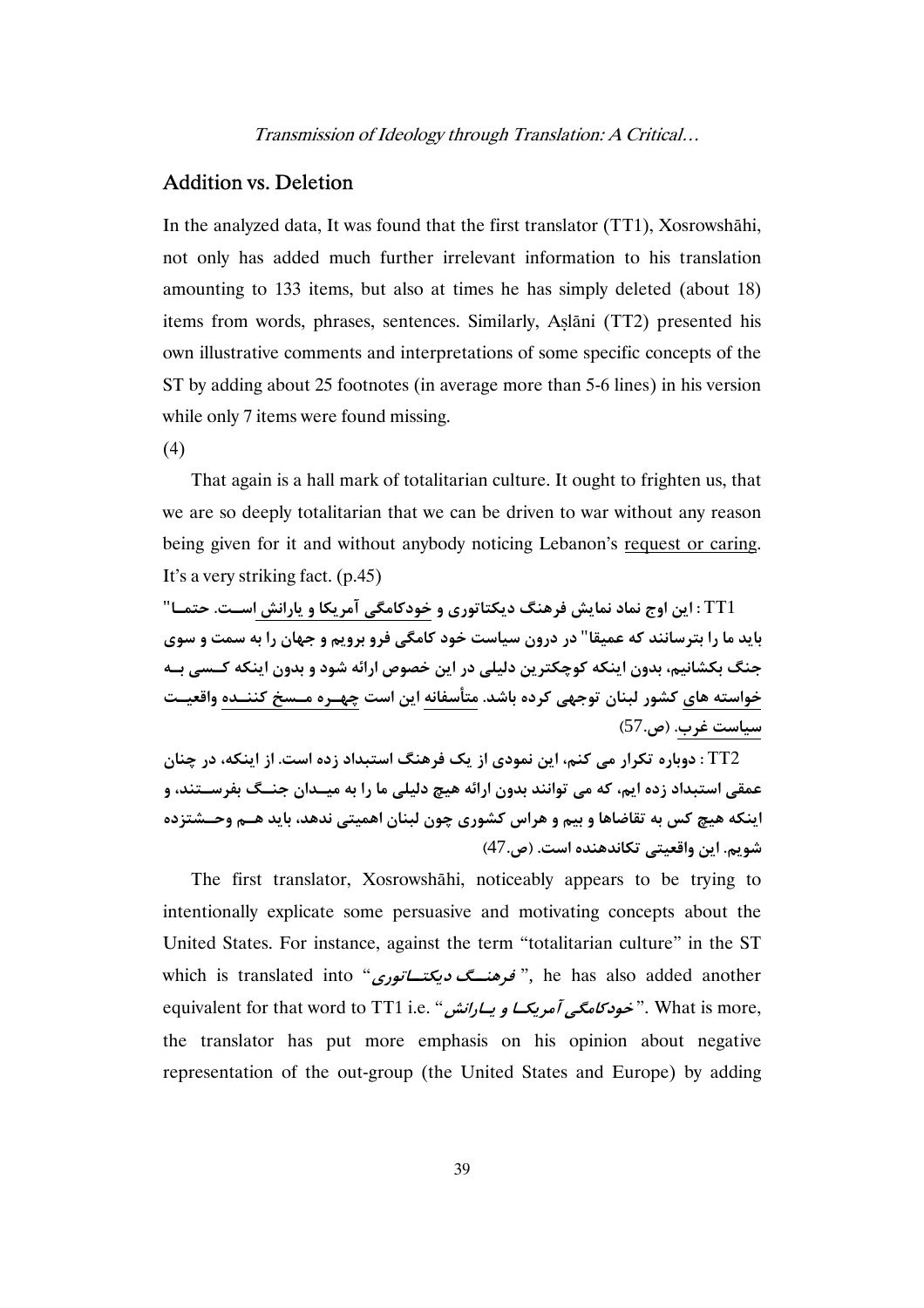several negative terms into TT1 like "**متأسفانه**"," **كننده مسخ** "etc. "**غـرب سياست** " (in comparison with TT2).

## 5. Discussion

As discussed earlier, politically implicated texts are of specific genres that pose different challenges to the translator as they have not been much touched upon. Overall, the critical analysis of Media Control along with its parallel Persian translations, on the one hand, reveals that what kind of discursive structures, translation strategies and moves are implicitly deployed at linguistic level of the text in positive presentation of the in-group and the negative presentation of the out-group, on the other hand discloses how readers' mind can be manipulated to form, confirm or reject an ideology. Although both Persian versions have been translated from an identical English text, apart from other syntactic and lexical variations between TT1 & TT2, noticeable differences are found mainly with respect to Additions and Deletions. As a matter of fact, the researcher found that some translation solutions have been consistently preferred, highlighted, focused upon, and made explicit and prominent by the first translator Xosrowshāhi. The most predominant strategy employed in the TT1& TT2 in relation to other ones was Nominalization. On the whole, at this level of analysis (micro-structure), it was observed that, Xosrowshāhi has provided much more evidence of conscious or unconscious manipulation in the production of his translation (TT1) than Aṣlāni in TT2. On the contrary, it seems that Aṣlāni has had tendency to somewhat confirm the ideology of the author and attempted to almost create the same reflection of Chomsky's under certain control of ideology as the original.

# 6. Conclusion

This comparative analysis located within Translation studies from a CDA viewpoint can provide a broader analytical angle for translation students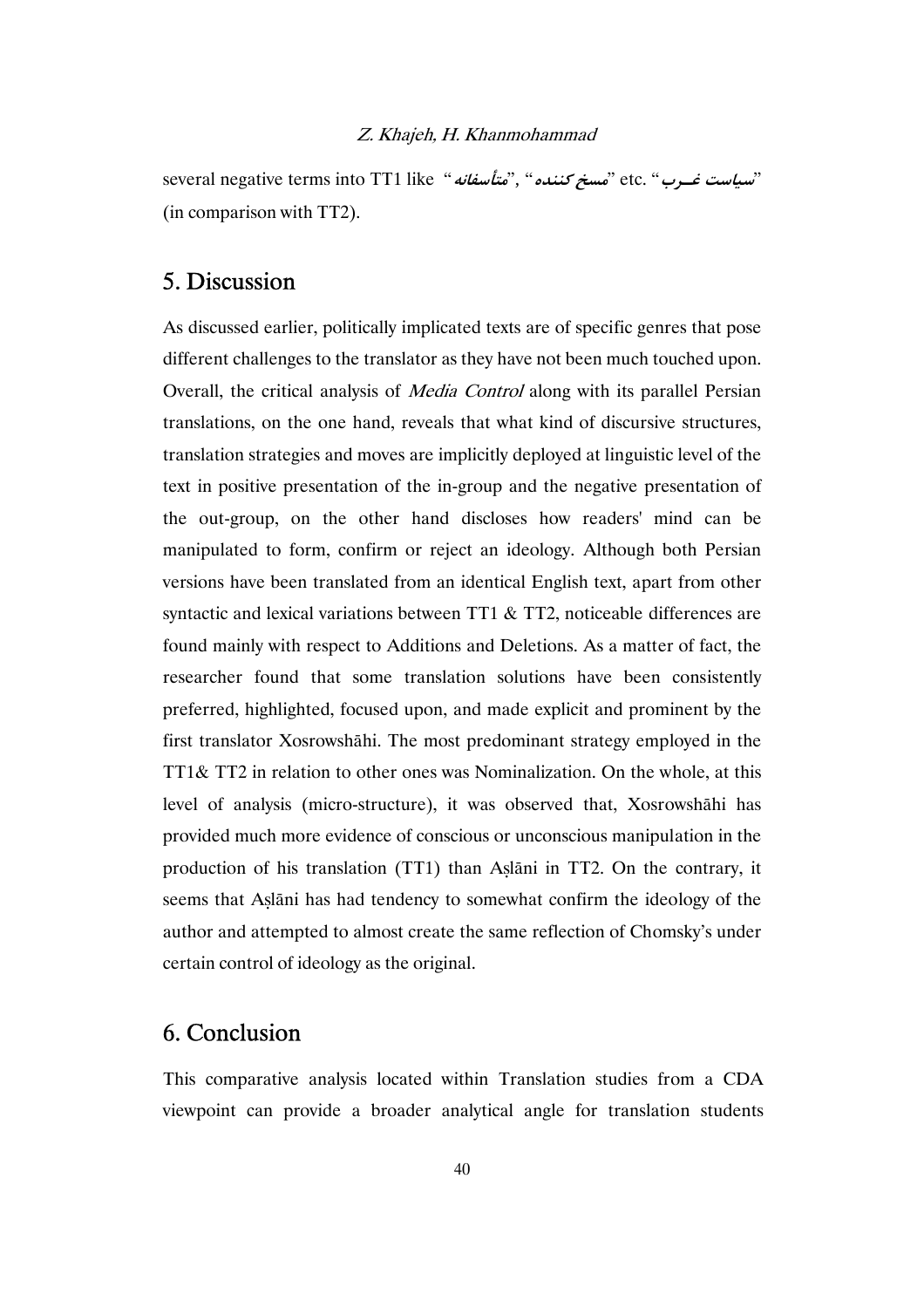helping them to recognize texts in connection with all kinds of textual and extra textual constrains such as ideology, power relations, and cultural and historical backgrounds. Indeed, this enquiry was an attempt to emphasize that the underlying ideological filter, most often as an invisible hand, makes every text unbiased or innocent let alone texts having politicized language. Therefore, translators, as any other language users who actively participate in the process of creating meaning, need to be very aware of and conscious about every discursive strategy or choice, ranging from deletion and addition to syntactic and lexical variations, they might adopt during the process of producing the target text on the basis of the source text.

 In view of this, the findings of the present paper and/or other CDA based research aim to contribute to a better understanding of politically slanted texts whose contents are more or less transparent, and accordingly to give translators a deeper insight towards subtle persuasive strategies which place readers in specific ideological positions.

### References

- Basil, H., and Munday, J. (2004). Translation an Advanced Resource Book, New York: Routledge.
- Chomsky, N. (2002). Media Control: The Spectacular Achievements of Propaganda, New York: Seven Stories Press.
- Cook, G. (2003). Applied Linguistics, UK: Oxford University Press.

Fairclough, N. (1991). Language and Power, New York: Longman.

- Hatim, B., and Mason, I. (1997). The Translator as Communicator, London and New York: Routledge.
- Hodge, B., and Kress, G. (2nd ed.) (1993). Language as ideology, London and New York: Routledge.
- Karoubi, B. (2005). Ideology and Translation with a concluding point on translation teaching [HTML Document] retrieved [04.02.06] available at: http://www.translationdirectory.com/article 233.htm